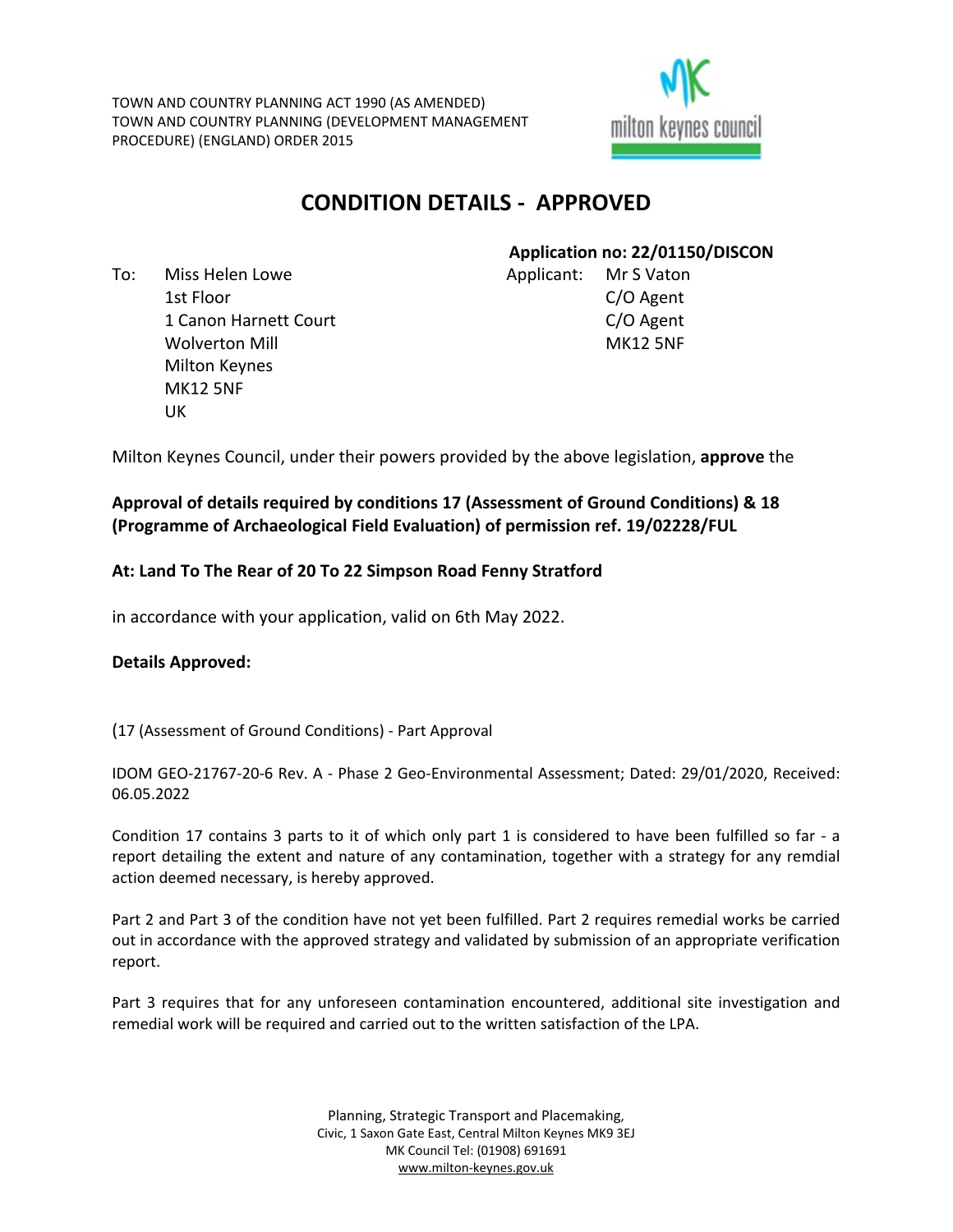TOWN AND COUNTRY PLANNING ACT 1990 (AS AMENDED) TOWN AND COUNTRY PLANNING (DEVELOPMENT MANAGEMENT PROCEDURE) (ENGLAND) ORDER 2015



(18 (Programme of Archaeological Field Evaluation) - Part Approval

KDK Archaeology Ltd, Written Scheme of Investigation for Archaeological Evaluation: Stage 1; Dated: March 2022, Received: 06/05/2022

Condition 18 contains 2 parts to it of which the first part is considered to have been fulfilled - the programme of archaeological field evaluation comprising trial trenching to be detailed in a Written Scheme of Investigation, is hereby approved.

Part 2 requires a further Written Scheme of Investigation for a programme of archaeological mitigation of identified areas of significant buried archaeological remains to be submitted to the LPA for approval.

# **Building Regulations**

Please note that this is a planning permission only and you may also require approval under the Building Regulations. If you are in any doubt about this you can get further information via <https://www.milton-keynes.gov.uk/planning-and-building/building-control> or the Building Control Helpline Tel. (01908) 252721.

#### **Your attention is drawn to the attached notes**

20th June 2022 **Jon Palmer MRTPI – Head of Planning** For and on behalf of the Council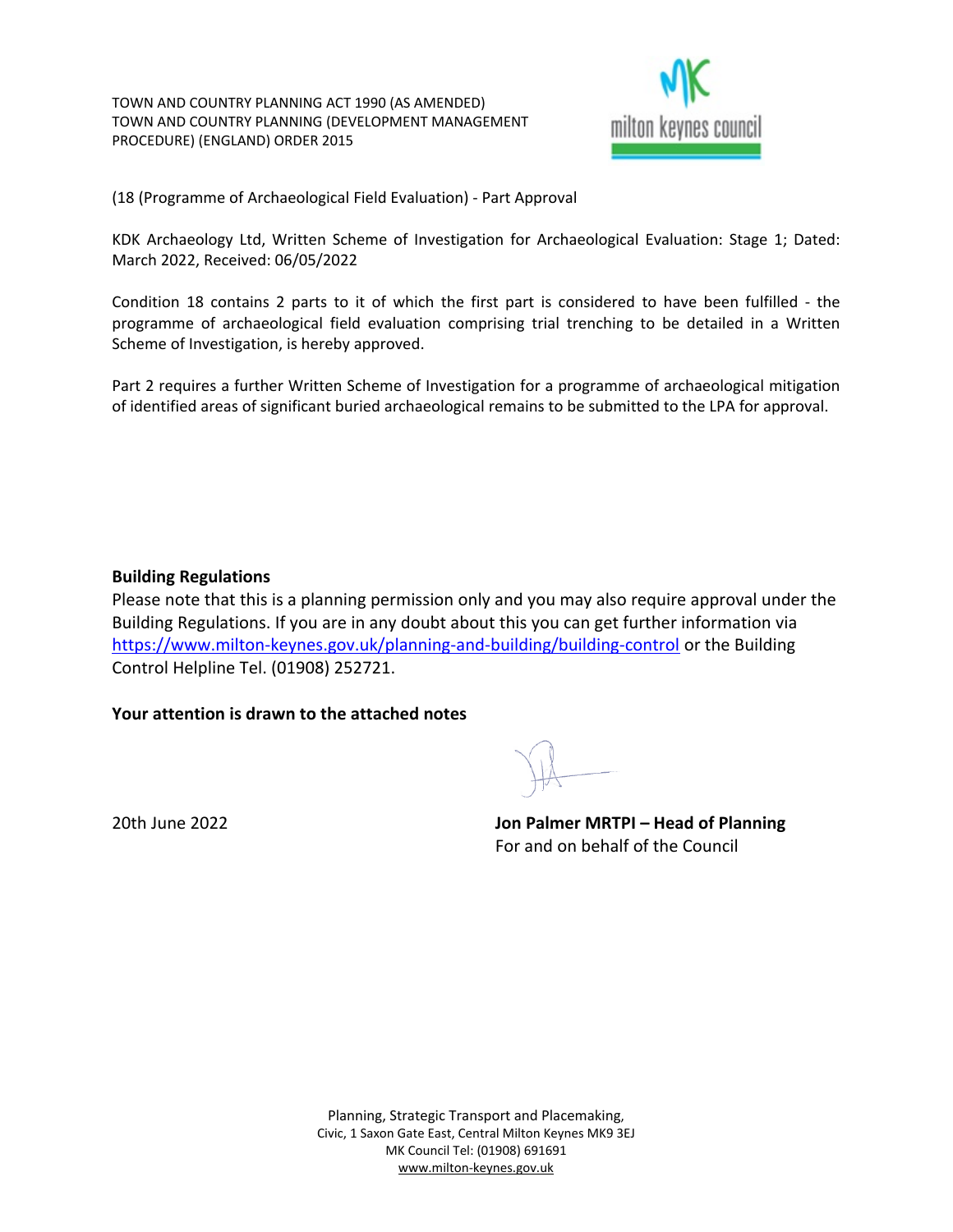

# **Appeals to the Secretary of State**

If you are aggrieved by the decision of your local planning authority to refuse permission for the proposed development or to grant it subject to conditions, then you can appeal to the Secretary of State for the Environment under Section 78 of the Town and Country Planning Act 1990 (as amended).

If you want to appeal, then you must do so within six months of the date of this notice. The Secretary of State can allow a longer period for giving notice of an appeal, but he will not normally be prepared to use this power unless there are special circumstances which excuse the delay in giving notice of appeal.

You can appeal using a form that you can get from The Planning Inspectorate, Temple Quay House, 2 The Square, Temple Quay, Bristol, BS1 6PN. Customer Support Unit, Tel: 0117 372 6372. Appeal forms and guidance can also be downloaded from the Planning Inspectorate's website [www.planning-inspectorate.gov.uk.](http://www.planning-inspectorate.gov.uk/)

Alternatively, the Planning Inspectorate have introduced an online appeals service which you can use to make your appeal online. You can find the service through the Appeals area of the Planning Portal – [https://www.planningportal.co.uk/info/200207/appeals.](https://www.planningportal.co.uk/info/200207/appeals) The Inspectorate will publish details of your appeal on the internet (on the Appeals area of the Planning Portal). This may include a copy of the original planning application form and relevant supporting documents supplied to the local planning authority by you or your agent, together with the completed appeal form and information you submit to the Planning Inspectorate. Please ensure that you only provide information, including personal information, that you are happy will be made available to others in this way. If you supply personal information belonging to a third party please ensure have their permission to do so. More detailed information about data protection and privacy matters is available on the Planning Portal.

The Secretary of State need not consider an appeal if it seems to him that the local planning authority could not have granted planning permission for the proposed development or could not have granted it without the conditions they imposed, having regard to the statutory requirements, to the provisions of any development order and to any directions given under a development order.

In practice, the Secretary of State does not refuse to consider appeals solely because the local planning authority based their decision on a direction given by him.

# **Purchase Notices**

If either the local planning authority or the Secretary of State for the Environment refuses

Planning, Strategic Transport and Placemaking, Civic, 1 Saxon Gate East, Central Milton Keynes MK9 3EJ MK Council Tel: (01908) 691691 [www.milton-keynes.gov.uk](http://www.milton-keynes.gov.uk/)